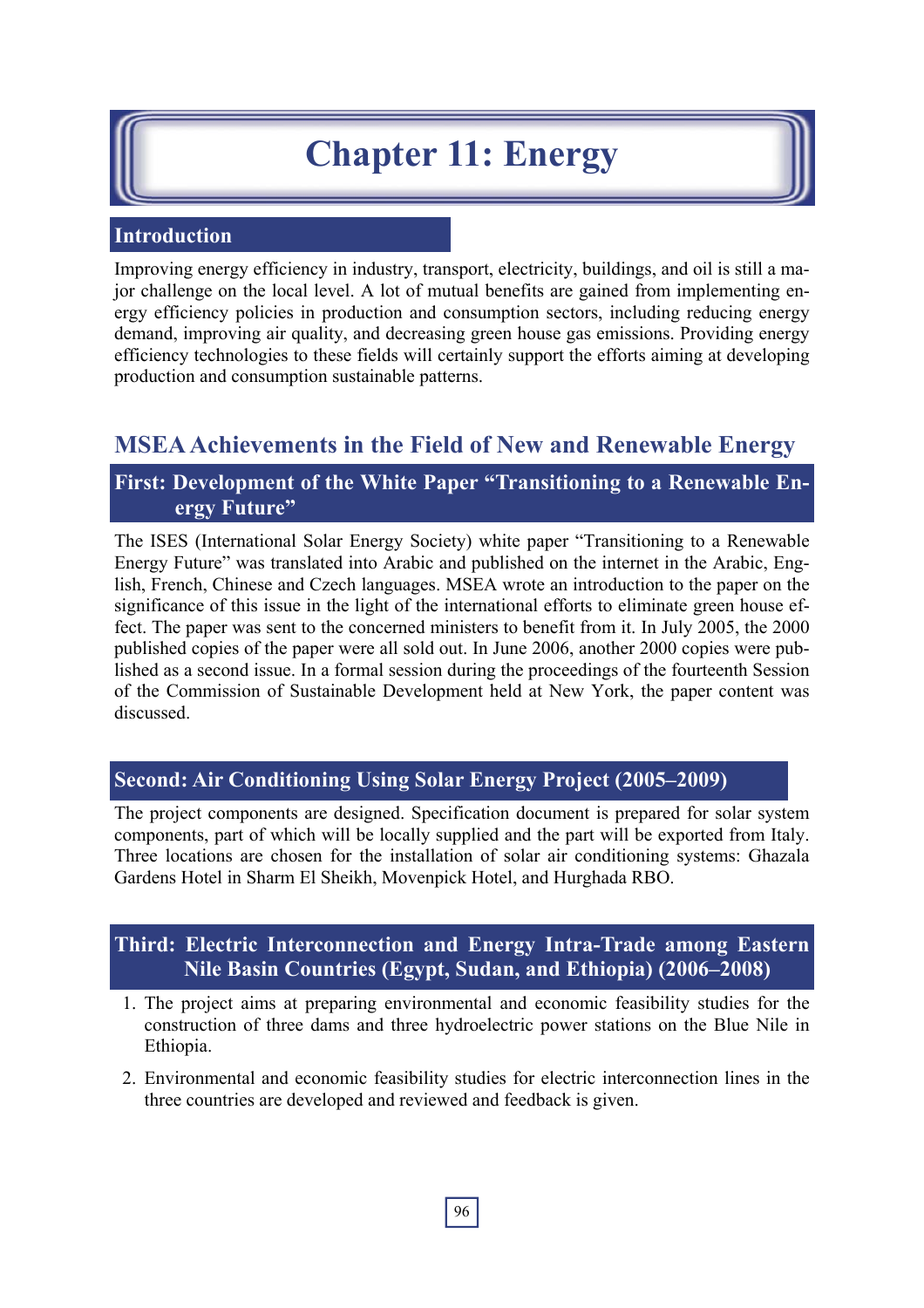#### **Fourth: Mediterranean Food and Agro-Industry Applications of Solar Cooling Technologies (MEDISCO) (2006–2008)**

- 1. MEDISCO aims at studying the best solar cooling technologies for food and drinl refrigeration and conversation industry. The project duration is 3 years and has started on  $1^{\text{st}}$  September 2006.
- 2. The project biannual report is prepared. It includes data on energy consumption in 15 industrial companies.
- 3. A report on the volume of the Egyptian refrigeration industry market has been prepared and discussed in MEDISCO steering committee meeting, compromising 10 experts from 8 countries, during the period from 23 to 25 May 2007 in Cairo.

### **Fifth: Energy Auditing of EEAA training centre in Sharm El-Sheikh (2006–2008)**

- 1. Engineering and design studies have been developed to reduce energy consumption in EEAA training centre in Sharm El-Sheikh (solar air conditioning, thermal insulation of the center walls and ceilings using Japanese technology).
- 2. It is agreed that the Japanese party will be responsible for, at its own expense, the thermal insulation of Sharm El-Sheikh EEAA training center using Japanese technology.
- 3. Tender specification document for the supply, installation, operation, and maintenance of solar air conditioning system is prepared. The tender invitation has been published in newspapers and on MSEA/EEAA website on 10 September 2007.

## **Sixth: Establishment of the Energy Audit Agency**

- 1. A study on improving energy efficiency in the sectors of industry, electricity, housing, and transport has been prepared.
- 2. Supreme Council of Energy has approved the proposal on the establishment of the Energy Audit Authority under MSEA control.
- 3. Presidential Decree approving the establishment of the Energy Audit Authority is drafted and sent to H.E. the Prime Minister in order to be submitted to the Supreme Council of Energy.

### **Seventh: Proposal of Project for Reducing the Volume of Burnt, Leaked, and Flared Gases in Gas, Oil, and Petrochemicals Sector in Egypt**

1. A proposed project has been prepared. The project aims at reducing flared gas volume, accumulating and processing the gases accompanying the extracted oil through reinjecting them into the oil well bottom to keep the high pressure of the oil well during its lifetime, using gases to operate small power stations in the field, pumping gases into the field pipelines to be used in oil well tests, and improving combustion efficiency by using the best design, improving chimneys, flames, and pressure release valves.